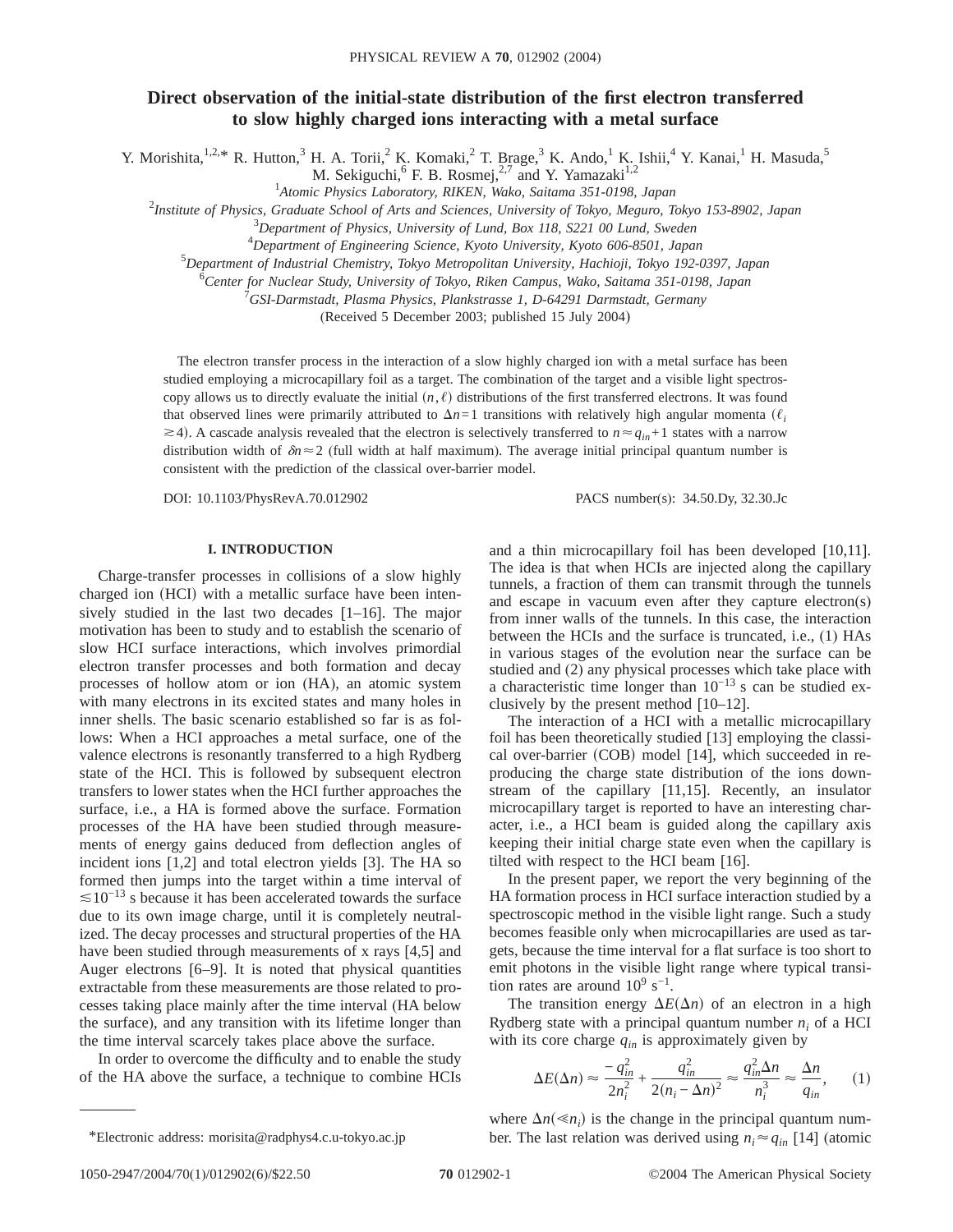units are used unless otherwise noted). Equation (1) indicates that the transition energy for  $\Delta n=1$  is in the visible light range when  $q_{in}$  is around ten.

#### **II. EXPERIMENT**

The experiments were performed with a 14.25 GHz HyperECR ion source at the Center for Nuclear Study, University of Tokyo, and a 14.5 GHz CapriceECR ion source at RIKEN. Ar<sup>q<sub>in</sub>+</sup> ions with  $6 \leq q_{in} \leq 10$  were extracted from the ion sources with energies of 2.0 and 0.88 keV/amu. After charge state selection by an analyzing magnet, the ion beam was collimated to  $\sim$ 1 mm in diameter. The ion beam then impinged upon a Ni microcapillary foil of  $\sim$ 700 nm in thickness with a multitude of straight holes of  $\sim$ 100 nm in diameter [17]. A mirror imaging system was prepared to collect photons emitted from transmitted ions with its half conical angle of 2.9°, and to focus them with one to one imaging on an entrance slit of a Czerny-Turner-type spectrometer. After the spectrometer, photons were detected with a backilluminated charge-coupled device (CCD) having a pixel size of 24  $\mu$ m. The target position is variable along the beam direction so that decay curves can be obtained (see Ref. [18] for more details).

The population of each  $(n, \ell)$  state,  $N_{n,\ell}(t)$ , evolves according to the rate equation

$$
dN_{n,\ell}(t)/dt = -(1/T_{n,\ell})N_{n,\ell}(t) + f_{n,\ell}(t),
$$
 (2)

where *t* is the traveling time of the HCI between the exit of the capillary and the object point of the mirror imaging system,  $T_{n,\ell}$  is the lifetime of the  $(n,\ell)$  state and  $f_{n,\ell}(t)$  is cascade feeding to the  $(n, \ell)$  state from upper states.

An observed line intensity  $I_{n,\ell}^{n',\ell'}$  for the  $(n,\ell)-(n',\ell')$ transition (whose transition rate is  $A_{n,\ell}^{n',\ell'}$ ) with this setup is then given by the solution of Eq. (2) by

$$
I_{n,\ell}^{n',\ell'} = \int_{t}^{t+\Delta t} A_{n,\ell}^{n',\ell'} N_{n,\ell}(t')dt',
$$
\n(3)

$$
=T_{n,\ell}A_{n,\ell}^{n',\ell'}N_{n,\ell}(0)e^{-(t/T_{n,\ell})}[1-e^{-(\Delta t/T_{n,\ell})}]+g_{n,\ell}(t),\quad (4)
$$

where  $\Delta t$  is the time window of the detection system and  $g_{n,\ell}(t)$  shows a contribution from cascade feeding. Equation (4) reduces to  $N_{n,\ell}(0)A_{n,\ell}^{n',\ell'}\Delta t$ , assuming  $T_{n,\ell} \geq t$ ,  $T_{n,\ell} \geq \Delta t$ and  $g_{n,\ell}(t)=0$ .

#### **III. RESULTS AND DISCUSSIONS**

Figure 1 shows spectra when 2.0 keV/amu Ar<sup>q<sub>in</sub>+</sup>  $(q_{in}$  $=6-10$ ) ions are incident on the Ni microcapillary (spectral resolution:  $\Delta\lambda \approx 4$  nm). The spectra are corrected against the detection efficiency of the optical system with respect to wavelengths, i.e., the ordinate is proportional to the number of emitted photons. With the help of Eq. (1), major lines were successfully attributed to  $\Delta n=1$  transitions of ions which have eventually captured one, two, or three electrons in the capillary, as discussed later.



FIG. 1. Wide-range spectra for 2.0keV/amu Ar*qin*<sup>+</sup> incident ions. Lines connected by the solid lines are attributed to  $\Delta n = 1$  transitions of Ar<sup> $(q_{in}-1)+$ </sup>. The solid lines connect transitions with  $n_i=q_{in}+s$ among different *qin* for a fixed *s*. Second-order reflections are marked by 2.

At the top of Fig.  $1, n_i$  involved in each transition is given using the incident charge  $q_{in}$  as a parameter. The solid lines connect transitions with  $n_i = q_{in} + s$  among different  $q_{in}$  for a fixed *s* ranging from −1 to 3. It is commonly seen that the photon intensities are the maximum for  $n_i = q_{in}$  transitions and decreasing monotonously toward  $n_i = q_{in} + 3$ . The present setup is not sensitive to photon energies of  $\Delta n=1$  and  $n_i$  $\geqslant q_{in}+4$  transitions.

It is also seen that the lines identified above were often observed for higher incident charge states with considerable intensities, which are connected by the broken lines. This shows that multiple electron transfers take place in the capillary, and a part of the transferred electrons quickly fill core hole(s) via either Auger electron or x-ray emissions, still keeping one electron at a high Rydberg state. Actually, the line intensity variations along the broken lines are similar to the charge state distributions of transmitted ions [11,15].

The broad band structures around 350 and 450 nm were observed for all the charge states. A comparison of highresolution spectra with compiled data [19] in these wavelength ranges revealed that the structures are attributed to transitions of Ni atoms  $(350 \text{ nm})$  and Ar<sup>+</sup> ions  $(450 \text{ nm})$ [18]. This fact indicates that the inner wall of the capillary is somewhat sputter cleaned continuously during the experiments.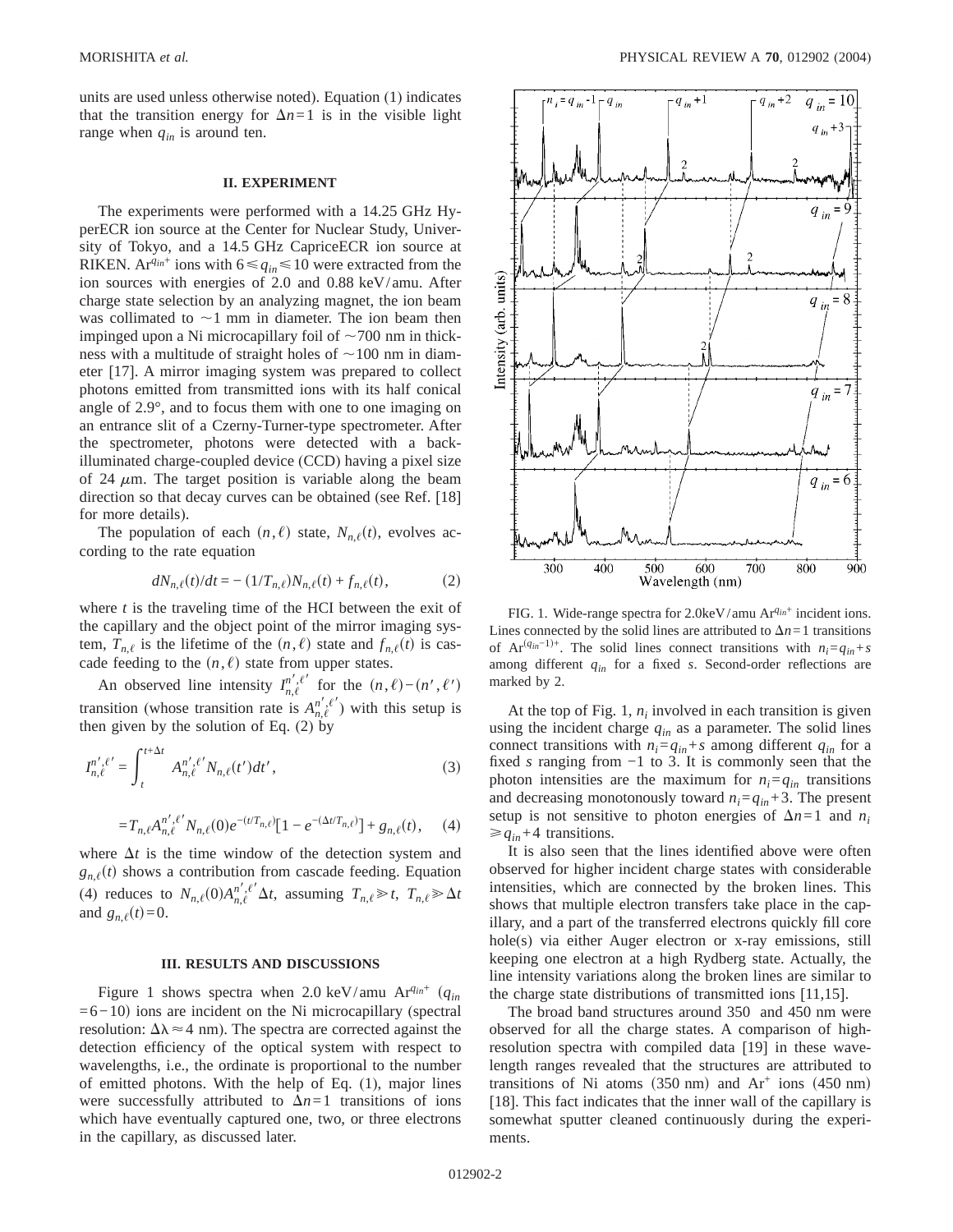

FIG. 2. (a) High-resolution spectra around  $n_i = 9$  transitions of  $Ar^{6+}$  ( $q_{in}$ =7) and  $n_i$ =8 transitions of  $Ar^{5+}$  ( $q_{in}$ =6) ions. (b) A spectrum generated using results by MCHF codes. Lines identified are connected by the solid lines.

In order to get quantitative information on the initial-state distribution, the spectra were remeasured with a higher resolution so that transitions belonging to the same  $n_i$  and  $\Delta n$ , but to different angular momentum quantum numbers,  $\ell_i$ , are distinguished, which is essential to make accurate cascade calculations because the lifetime of each state depends on  $\ell_i$ .

Figure 2(a) shows an example of high-resolution spectra  $(\Delta\lambda \approx 0.15 \text{ nm})$  around  $n_i=9$  transitions of 2.0 keV/amu  $Ar^{6+}$  ( $q_{in}$ =7) ions. Lines belonging to lower charge states than  $Ar^{6+}$  ions and to sputtered particles were discriminated by observing spectra for lower charge state ions, an example of which is shown in the upper half of Fig. 2(a) for 2.0 keV/amu Ar<sup>5+</sup>  $(q_{in}=6)$  ions (see the spectral lines connected by the dotted lines).

To identify these lines, a theoretical calculation based on the multiconfiguration Hartree-Fock formalism (MCHF) was performed [20]. Due to a small energy difference between the ground  $(1s^2 2s^2 2p^6 3s)$  and the first excited  $(1s^2 2s^2 2p^6 3p)$ states of the ionic core (0.64 a.u. [21]), the configuration interaction between the  $3sn\ell$  and the  $3pn'\ell'$  states becomes very important. In the calculation,  $3\ell 3\ell'$ ,  $3sn_1\ell$ ,  $3pn_2\ell$ , and  $3dn_3\ell$  configurations with  $n_1=4-11$ ,  $n_2=4-6$ , and  $n_3=4$ −5 were taken into account. The resultant spectrum is shown in Fig. 2(b), where the line intensities are plotted in proportion to their corresponding transition rates multiplied by their statistical weights and convoluted over the spectrometer resolution. The observed lines were identified by comparing with the predicted line positions and relative intensities.

Lines so identified are connected by the solid lines. It is seen that wavelengths were predicted within  $\sim$ 1% and transitions involving  $\ell_i$  as low as 5 were identified. Similar conclusions were obtained also for  $n_i = 7, 8$ , and 10 transitions, and Table I(a) summarizes the wavelengths of observed lines and calculated transitions.

High-resolution spectra for 2.0 keV/amu Ar<sup>7+</sup>  $(q_{in}=8)$ ions were also studied, which consist only of three strong lines. This is because the ion core is a closed shell  $(Ar^{8+})$ ;

TABLE I. Wavelengths observed in the high-resolution experiment with 2.0 keV/amu (a)  $Ar^{7+}$  and (b)  $Ar^{8+}$  impinged onto the Ni microcapillary. Precisions of the wavelengths are  $\sim 0.1$  nm. The second and last columns show calculated wavelengths and are identified  $(n_i, \ell_i)$  in the  $\Delta n = \Delta \ell = 1$  transitions.

| (a)      |                |                                                               |
|----------|----------------|---------------------------------------------------------------|
| Observed | MCHF           | Transition                                                    |
| 241.72   | $241.83 - .90$ | $(7,4)$ ${}^3G_1-{}^3F_{1-1}$                                 |
| 247.98   | 250.27         | $(7,4)$ ${}^{1}G_{4}$ ${}^{1}F_{3}$                           |
| 250.19   | $248.82 - .87$ | $(7,6)$ $^{1,3}I_J - ^{1,3}H_{J-1}$                           |
| 255.59   | $254.17 - .30$ | $(7,5)$ $^{3}H_{J}$ $^{-3}G_{J-1}$ , $^{1}H_{5}$ $^{-3}G_{4}$ |
| 260.64   | $261.50 - .61$ | $(7,5)$ $^1H_5 - ^1G_4$ , $^3H_5 - ^1G_4$                     |
| 383.42   | $380.40 - .42$ | $(8,6)$ $^{3}I_{6.5} - ^{3}H_{5.4}$                           |
| 383.65   | $380.66 - .67$ | $(8,6)$ $^{3}I_{7}$ $^{-3}H_{6}$ , $^{3}I_{6}$ $^{-1}H_{5}$   |
| 387.74   | $387.14 - .17$ | $(8,7)$ $^{1,3}K_J$ $^{-1,3}I_{J-1}$                          |
| 393.32   | $392.36 - .54$ | $(8,5)$ $^{1}H_{5}$ – $^{3}G_{4}$ , $^{3}H_{6}$ – $^{3}G_{5}$ |
| 394.78   | $394.33 - .42$ | $(8,5)$ ${}^{3}H_{4,5}$ $-{}^{3}G_{3,4}$                      |
| 395.25   | 395.26         | $(8,5)$ $^1H_5 - ^1G_4$                                       |
| 397.02   | 397.36         | $(8,5)$ $^{3}H_{5}$ - $^{1}G_{4}$                             |
| 529.62   | 524.60         | $(9,5)$ $^{3}H_{4}$ $^{3}G_{3}$                               |
| 530.87   | 526.01         | $(9,5)$ $^{3}H_{5}$ $^{-3}G_{4}$                              |
| 533.16   | 528.46         | $(9,5)$ ${}^{3}H_{6}$ $-{}^{3}G_{5}$                          |
| 533.66   | 529.23         | $(9,5)$ $^1H_5 - ^1G_4$                                       |
| 545.74   | $538.65 - .71$ | $(9,6)$ $^{3}I_{5.6}$ $^{-3}H_{4.5}$                          |
| 549.13   | $542.59 - .60$ | $(9,6)$ $^{1}I_{6}$ $^{-1}H_{5}$ , $^{3}I_{7}$ $^{-3}H_{6}$   |
| 565.25   | $564.30 - .35$ | $(9,7)$ $^{1,3}K_J$ $^{-1,3}I_{J-1}$                          |
| 566.43   | $566.94 - .97$ | $(9,8)$ $^{1,3}L_J$ $^{-1,3}K_{J-1}$                          |
| 789.86   | $788.44 - .54$ | $(10,7)$ $^{1,3}K_J - ^{1,3}I_{J-1}$                          |
| 791.77   | 792.44         | $(10,8)$ $^{1,3}L_J$ $^{-1,3}K_{J-1}$                         |
| 792.35   | 792.80         | $(10,9)$ $^{1,3}M_J - ^{1,3}L_{J-1}$                          |
| (b)      |                |                                                               |
| Observed | Polarization   | Transition                                                    |
| 294.78   | 294.83         | (8,4)                                                         |
| 297.34   | 297.35         | (8,5)                                                         |
| 297.63   | 297.61         | (8,6)                                                         |
| 297.63   | 297.66         | (8,7)                                                         |
| 429.90   | 429.97         | (9,4)                                                         |
| 433.65   | 433.70         | (9,5)                                                         |
| 434.12   | 434.08         | (9,6)                                                         |
| 434.12   | 434.16         | (9,7)                                                         |
| 434.12   | 434.18         | (9, 8)                                                        |
| 600.92   | 601.07         | (10,4)                                                        |
| 606.23   | 606.32         | (10,5)                                                        |
| 606.93   | 606.85         | (10,6)                                                        |
| 606.93   | 606.96         | (10,7)                                                        |
| 606.93   | 607.00         | (10, 8)                                                       |
| 606.93   | 607.01         | (10,9)                                                        |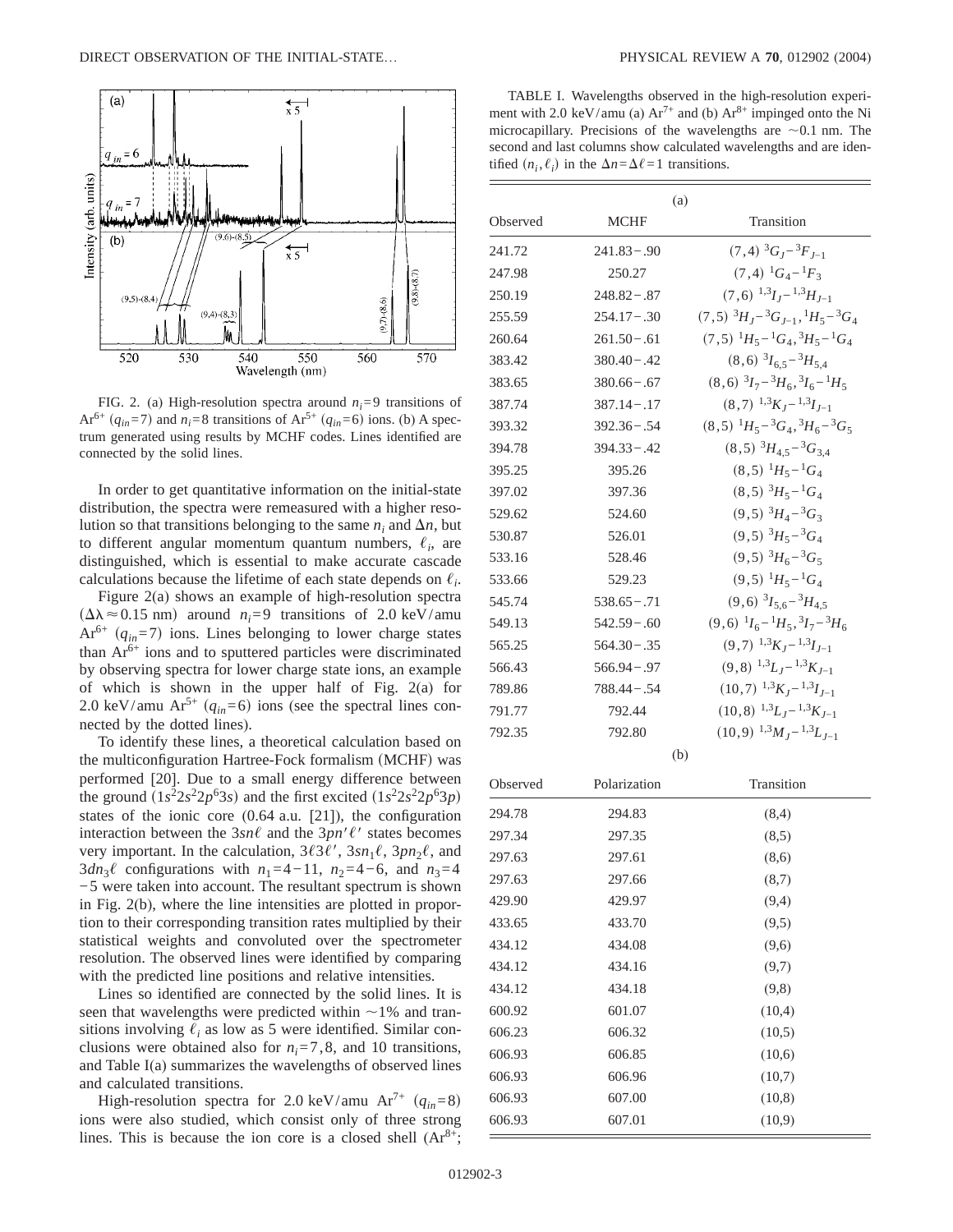

FIG. 3. Decay curve of the  $(8,7)-(9,8)$  transition of Ar<sup>6+</sup>. The open circles with error bars are experimental values. The solid line is obtained by the fitting. The dotted line shows the decay curve when only the (9,8) state is populated.

 $1s^2 2s^2 2p^6$ ) and the first excited state  $(1s^2 2s^2 2p^5 3s)$  is 9.6 a.u. [21] away from the ground state.

The lines were identified by comparing with the prediction of a semiempirical polarization formula [22],

$$
E_{n,\ell} = -\mathcal{R}\bigg(\frac{q_{in}^2}{n^2} + \alpha_d \langle r^{-4} \rangle + \alpha_q \langle r^{-6} \rangle\bigg),\tag{5}
$$

where  $\mathcal R$  is the Rydberg constant and  $\alpha_d$ (=0.0313) and  $\alpha_q$ (=0.0314) are the dipole and quadrupole polarizabilities for  $Ar^{8+}$  core [23], and quantities with brackets show expectation values evaluated with hydrogenlike wave functions. Table I(b) summarizes the wavelengths of observed lines and calculated transitions. Initial angular momentum quantum numbers as low as  $\ell_i=4$  were identified within the precisions of 0.02%, however, transitions belonging to  $\ell_i \geq 6$  are observed just as a single peak in the present spectrometer resolution.

In order to evaluate the initial  $(n, \ell)$  distributions, namely, the populations at the very exit of the capillary, decay curves of the transitions in question were measured. The open circles in Fig. 3 show, as an example, the intensity variation of the  $(8,7)-(9,8)$  transition of Ar<sup>6+</sup> ions as a function of delay time. The dotted line shows a predicted intensity variation when only the (9,8) state is populated. The discrepancy results because the (9,8) state is cascade filled from upper states, which have normally longer lifetimes.

To reproduce the decay curve, Eqs. (2) and (4) were solved analytically, taking into account the cascade-filling processes with *n* as high as  $q_{in}+4$ , where transition rates were calculated by the MCHF code for the most of the states [24]. The initial populations were, then, determined employing the least-squares method. The solid line in Fig. 3 shows an example of the resultant decay curve for (9,8) state, which reproduces the observation quite satisfyingly.

Figure 4(a) shows the initial  $(n, \ell)$  distributions for 2.0 keV/amu  $Ar^{7+}$  ions impinging upon the Ni microcapillary. It is seen that the initial *n* distribution is almost independent of  $\ell$ , and is peaked at  $n=9$ . For each *n* manifold, higher angular momentum states are, in general, preferentially populated, like in the statistical distribution rather than the flat ( $\ell$ -independent) distribution.

A similar analysis was performed for the 2.0 keV/amu  $Ar^{8+}$  incidence, and the resultant distributions are shown in Fig. 4(c) for  $\ell=n-1$ , *n*−4, *n*−5, and *n*−6 states. Because  $\ell_i \geq 6$  transitions were not resolved in this case, we assumed a statistical distribution, and the populations for  $\ell=n-1$ states are shown as examples.

The average values of *n* over distributions were 8.4 and 9.5 for  $q_{in} = 7$  and  $q_{in} = 8$  ions, respectively, and the full widths at the half maximum of the distributions were  $\delta n$  $\approx$  2 for both incident charge states studied.

According to the COB model [14], the first electron transfer takes place at a critical distance,  $d_c \approx \sqrt{2} q_{in} / W$ , to a state with a principal quantum number,



FIG. 4. Distributions of the initial populations for  $\ell = n-k$  states for 2.0 keV/amu Ar<sup>7+</sup> (a) and Ar<sup>8+</sup> (c) ions. In the case of (c),  $\ell$ distributions for  $\ell \ge 6$  were assumed to be statistical, and populations for  $\ell = n-1$  states were plotted (•) because transitions from these states were not resolved. (b) shows the distributions for 0.88 keV/amu  $Ar^{7+}$  ions.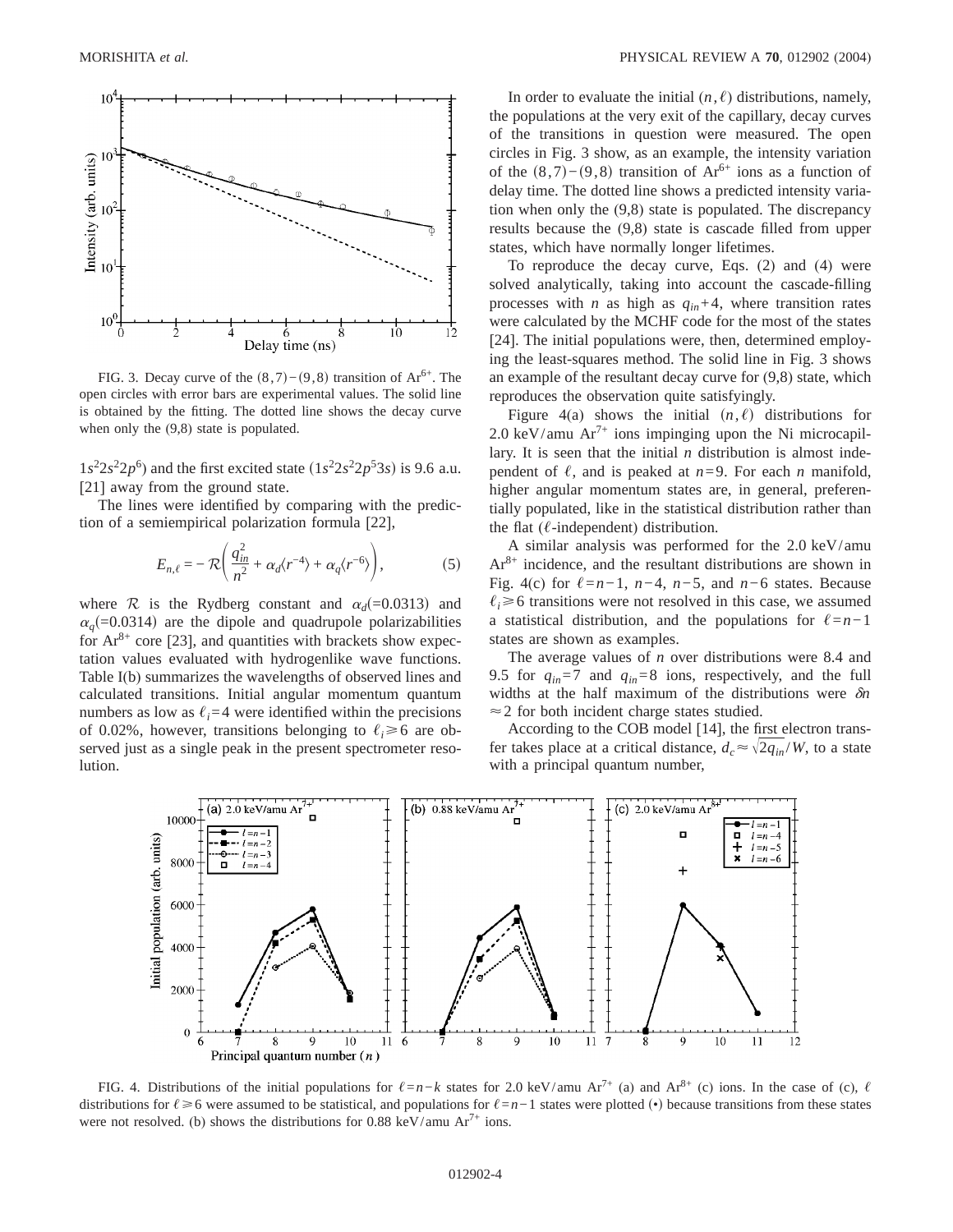DIRECT OBSERVATION OF THE INITIAL-STATE… PHYSICAL REVIEW A **70**, 012902 (2004)

$$
n_c \approx q_{in}/\sqrt{2W[1 + (q_{in} - 1/2)/\sqrt{8q_{in}}]} \approx q_{in} + 1.3, \quad (6)
$$

where *W* is the work function of the surface. The work function of Ni was chosen to be 0.191 a.u. by averaging published values over different crystalline planes [25]. The last relation in Eq. (6) holds for the charge states used in the present study.

Equation (6) predicts that  $n_c$  should be around 8.3 and 9.3 for  $q_{in}$ =7 and 8, respectively, which agree quite well with the average *n*'s obtained above. Although the *n* distributions for other charge states were not fully studied, Fig. 1 suggests that  $n_c$  predicted by the COB model is also a reliable measure even for  $q_{in}=9$  and 10 (note that the most intense lines in Fig. 1 are scaled by  $q_{in}$ ). Although the population of the  $(n, \ell) = (9, 5)$  state looks irregularly high for  $q_{in} = 7$  and 8 distributions, it should be noted that accurate estimation is quite difficult for low  $\ell$  states because fast decay channels with  $\Delta n \geq 1$  become more and more important.

To get an idea on how the angular momentum distribution is determined, the level splittings  $(\Delta E_\ell)$  among different  $\ell$ states with the same *n* are compared with the Stark splitting induced by the electric field of the image charge,  $\Delta E_{ss}$  $\approx$ 3*n*(*n*−1)*W*<sup>2</sup>/16*q<sub>in</sub>* (here it is assumed that the first electron transfer takes place at the critical distance).

For  $q_{in}=7$  and  $n=8$ ,  $\Delta E_{\ell} \approx 0.07$  a.u. is comparable to  $\Delta E_{ss} \approx 0.055$  a.u. (except for *s* and *p* orbitals,  $\Delta E_{\ell}$  is much smaller than 0.02 a.u.). In other words, different angular momentum states with the same magnetic quantum number are more or less uniformly mixed up, resulting in the statistical distribution. The angular momentum distribution has also been determined for 0.88 keV/amu  $Ar^{7+}$  ions, which is shown in Fig. 4(b). The result is the same as that for the 2.0 keV/amu incidence within the experimental uncertainty.

The fact that the angular momentum distribution does not depend on the ion velocity rules out the possibility that the angular momentum of the transferred electron is kinematically determined by  $m_e v d_e$  [26], where  $m_e$  is the electron mass and  $v$  is the ion velocity. Furthermore, it is noted that even the energy difference between  $n=q_{in}+1$  and  $q_{in}+2$  $(q_{in}=7,8)$  states is comparable to the Stark splitting.

Figure 5 shows energies of the two extreme Stark states with *n* from  $q_{in}$  to  $q_{in}$ +4 as a function of the incident charge  $E^{\pm}(n=q_{in}+s)=-q_{in}^{2}/2n^{2}\pm\Delta E_{ss}$ . The line denoted by  $E_{COB}$ 



FIG. 5. Energy variations of the two extreme Stark states  $(q_{in}$  $\leq n \leq q_{in}+4$  as a function of the incident charge. The line with  $E_{COB}$  shows the energy of the first electron transfer predicted by the COB model. It is seen around charge states studied that the  $E_{COB}$ line locates just between  $E^{-}(q_{in}+2)$  and  $E^{+}(q_{in}+1)$ .

shows the energy level at which the first electron transfer is predicted to take place. It is seen that  $E_{COB}$  locates just between  $E^+(q_{in}+1)$ , and  $E^-(q_{in}+2)$ , locates subtly below  $E^{-}(q_{in}+3)$ , and locates far above  $E^{+}(q_{in})$ . This means that wave functions formed around the  $E_{COB}$  line are those of *n*  $=q_{in}+1$  and  $q_{in}+2$  states, which is again consistent with the observed distribution widths of  $\delta n \approx 2$ .

## **IV. SUMMARY**

We performed high-resolution measurements of visible light emitted from Ar<sup>*q<sub>in</sub>*−1)+</sup> ions produced in interaction of 2.0 keV/amu Ar<sup>q<sub>in</sub>+ ( $q_{in}$ =7,8) ions with a Ni microcapillary.</sup> The line intensities were then evaluated taking into account the cascading from the upper states, which revealed that the electron transfer takes place preferentially to the  $n \approx q_{in} + 1$ states with the distribution width of  $\delta n \approx 2$  (full width at half maximum). The average *n* value of the populated states was found to be quantitatively consistent with the prediction of the COB model. The  $\ell$  distributions are found to be more or less statistical, which are at least qualitatively consistent with the prediction of the Stark mixing model.

- [1] H. Winter, Europhys. Lett. **18**, 207 (1992).
- [2] F. W. Meyer *et al.*, Nucl. Instrum. Methods Phys. Res. B **98**, 441 (1995).
- [3] F. Aumayr *et al.*, Phys. Rev. Lett. **71**, 1943 (1993).
- [4] J. P. Briand *et al.*, Phys. Rev. Lett. **65**, 159 (1990).
- [5] B. d'Etat *et al.*, Phys. Rev. A **48**, 1098 (1993).
- [6] F. W. Meyer *et al.*, Phys. Rev. A **44**, 7214 (1991).
- [7] J. Das and R. Morgenstern, Phys. Rev. A **47**, R755 (1993).
- [8] S. Schippers *et al.*, Phys. Rev. A **50**, 540 (1994).
- [9] M. Grether *et al.*, Phys. Rev. A **52**, 426 (1995).
- [10] Y. Yamazaki *et al.*, J. Phys. Soc. Jpn. **65**, 1199 (1996).
- [11] S. Ninomiya *et al.*, Phys. Rev. Lett. **78**, 4557 (1997).
- [12] Y. Morishita *et al.*, Phys. Scr., T **T80B**, 212 (1999).
- [13] K. Tőkési, L. Wirtz, C. Lemell, and J. Burgdörfer, Phys. Rev. A **61**, 020901(R) (2000).
- [14] J. Burgdörfer, P. Lerner, and F. W. Meyer, Phys. Rev. A **44**, 5674 (1991).
- [15] D. Murakoshi *et al.*, in *XXII ICPEAC Abstracts of Contributed Papers* (Rinton, in NJ, 2001), p. 504.
- [16] N. Stolterfoht *et al.*, Phys. Rev. Lett. **88**, 133201 (2002).
- [17] H. Masuda and K. Fukuda, Science **268**, 1466 (1995).
- [18] Y. Morishita *et al.*, Nucl. Instrum. Methods Phys. Res. B **205**,